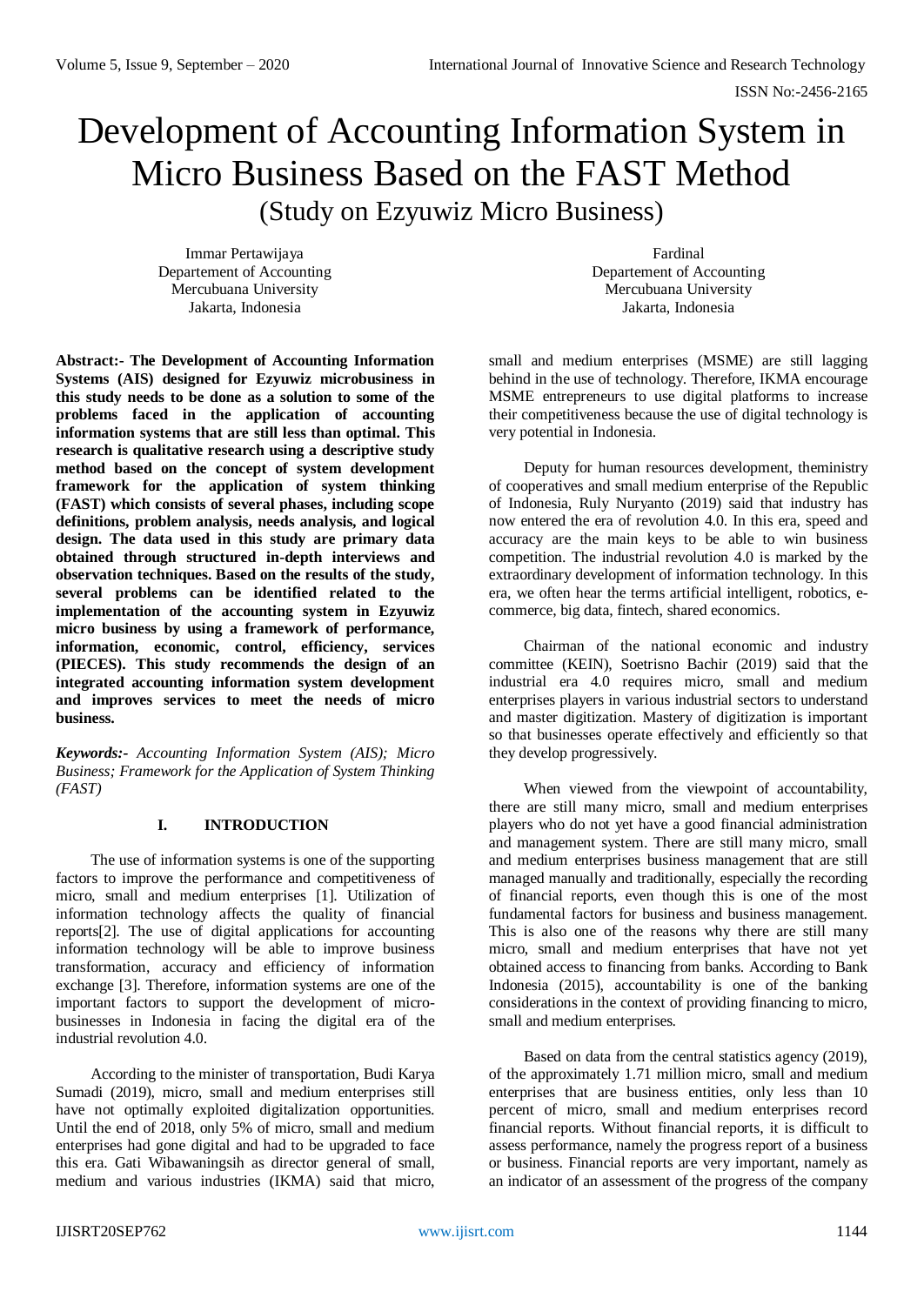as a whole for both internal and external interests of the company. In addition, financial reports are also used as an evaluation and planning tool related to policies that will be taken by business or business managers to improve their performance.

Furthermore, financial reports are one of the requirements for micro, small and medium enterprises to apply for credit at formal financial institutions. Of course, formal financial institutions will look at the financial conditions of micro, small and medium enterprises through their financial reports before giving credit, therefore the development of an accounting information system is something that needs to be done to deal with current micro, small and medium enterprise problems.

Ezyuwiz is one of the micro business who has used one of the digital mobile application products to record accounting transactions, but its implementation is still not optimal because there are several problems. Therefore, the authors make a study with the topic "Development of Accounting Information Systems in Micro Enterprises with the FAST Method (Study on Ezyuwiz Micro Business)". This study aims to develop an accounting information system in the Ezyuwiz micro business based on the framework for application of systems thinking (FAST) method.

#### **II. LITERATURE REVIEW**

#### A. *Accounting Information System*

An accounting information system is an organizational component that collects, classifies and processes data, analyzes, and communicates decision-making information with a financial orientation that is relevant to the company and parties outside the company[4].

The use of Information Technology has a positive influence on the quality of financial reports. This means that the better the use of information technology, the better the quality of the financial reports. The use of information technology, which includes computer technology and communication technology in integrated financial transaction management, will improve transaction processing and other data, accuracy in calculations, and more timely preparation of reports [2].

## *1. Accounting Information System Transaction Cycle*

Susanto (2017) classifies the accounting transaction cycle into two types of companies, namely industrial companies and trading companies. In general, a trading company has three cycles, namely the revenue cycle, the expense cycle, and the financial accounting cycle [4]. The revenue cycle consists of activities that involve selling goods or services and collecting payments from sales. The revenue cycle is a business activity that occurs repeatedly and information on business processes related to providing goods and services to customers and receiving payment from sales. The expenditure cycle is an activity related to the purchase and payment of goods or services used by the company. The expenditure cycle is a business activity that occurs repeatedly and information on business processes is related to buying

and paying for purchases of goods and services to suppliers. The financial accounting cycle is a general ledger system that summarizes an organization's financial activities. General ledger is a source of data for financial reporting and financial planning in management information systems. Transactions that occur in the cycle of receipts and expenses are then recorded in a journal which is a simplification of the financial aspect. Transactions that are recorded in a journal are then entered (Posting) into the general ledger.

## *2. Elements of Accounting Information Systems*

The accounting information system consists of a set of elements to achieve its goals[5]. In general, information systems consist of six main elements, namely people, procedures, data, software, information technology infrastructure and internal controls. The people in the information system are the users of the system. Human resource competence has a significant influence on the application of the accounting information system and has implications for the quality of financial reports [6]. Information system procedures and instructions are the techniques and methods used to collect, store, retrieve and process data. The technique used can be automatic or manual. The data obtained can be sourced from internal or external. The data included in the accounting information system are all financial information related to the organization's business and practices. Software is used to store, retrieve, store, process, and analyze company financial data [7]. Information technology infrastructure is the equipment and hardware used to operate the accounting information system. Internal controls are security protection procedures for protecting important data.

## B. *Framework For The Application Of System Thinking (FAST)*

The system development process is a number of activities, methods, best practices, products, and automated tools used by stakeholders to develop and improve information systems and software on an ongoing basis. Therefore, system development can be said to be the process of modifying part or all of the information system to get the best results for the company. FAST is a system development methodology used to reduce the risk of errors and to support the availability of complete documentation. If there is a change in the management team, what has been done before can be understood and the work continues. FAST is a standard process or methodology used to develop and maintain information systems. This method is also called the Agile Method, which is the integration of several approaches to analysis and system design that are applied to prioritize the problems to be resolved and the systems to be developed[8]. The FAST method phase for information system design consists of scope definition, problem analysis, requirements analysis and logical design.

## *1. Scope Definition*

The scope definition phase is the first phase in the system development process. At this stage, information is collected which will be examined at the level of the feasibility and scope of the project using the framework of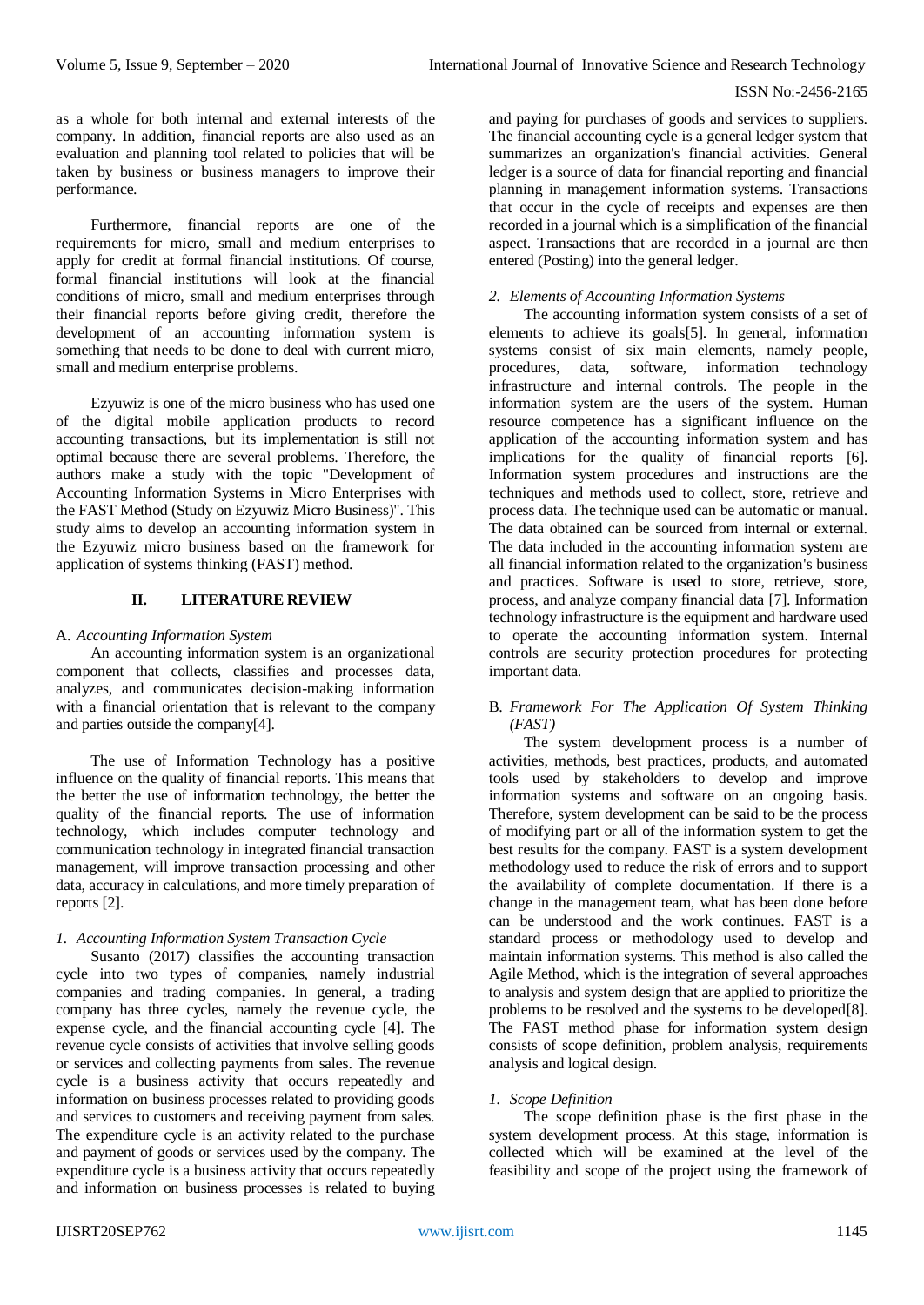Performance, Information, Economics, Control, Efficiency, Service (PIECES).

## *2. Problem Analysis*

The goal of this problem analysis stage is to study and understand the problem area well enough to be able to analyze the problem, its opportunities, and its limitations. This stage will sharpen understanding of the project scope and provide a complete picture of the problem for system development. The problem analysis phase aims to study and understand the problem areas well enough to thoroughly analyze the problems, opportunities and their limitations.

#### *3. Requirement Analysis*

This requirement analysis stage aims to identify and state the business requirements that are the needs of system users for the system to be created or developed. The requirement analysis consists of functional requirements and non-functional requirements. Functional needs are the activities and services needed to support the business function processes that are carried out related to the accounting information system. Non-functional requirements are features, characteristics, and other limitations needed to support business processes from the application of accounting information systems.

## *4. Logical Design*

This stage aims to document business requirements using system models that describe data structures, business processes, data flows, and user interfaces. system modeling can be done through process modeling and data modeling. Process modeling is a technique used to organize and document the processes of a system. One of the methods used to create a process model is a flowchart[9]. According to Romney & Steinbart (2014), Flowchart is a pictorial analytical technique used to briefly and clearly explain the procedures that occur within the company. Therefore, flowcharts can be used to describe the processes in the accounting information system transaction cycle. In general, a trading company consists of a revenue cycle, an expense cycle and a financial accounting cycle[4]. Data modeling is a technique for defining business requirements for a database or organizing and documenting system data. This modeling is often called database modeling. Simple data modeling is called an entity relationship diagram (ERD), which is a data model that uses several notations to describe the entities and relationships that will be described by the data[8].

## C. *Theoritical Framework*

Accounting information system development can use the FAST method. Azmi et al (2018) used the FAST method to develop an information system for cooperatives[10]. Azmi's research used seven phases in the FAST method, namely preliminary investigation, problem analysis, requirement analysis, decision analysis, design, construction and testing, implementing. Adawiyah and Afrina (2019) use the FAST method in their research to develop a websitebased sales information system that can support customer relationship management (CRM)[11]. The research conducted by Adawiyah and Afrina used eight phases in the FAST method, namely preliminary investigation, problem

analysis, requirement analysis, logical design, decision analysis, physical design, construction and testing, installation and delivery.

Wijaya et al (2020) used the FAST method in their research to develop an inventory stock management information system design[12]. The research conducted by Wjaya et al produced an information system design, thus limiting the FAST method phase into five phases, namely scope definition, problem analysis, requirement analysis, logical design, physical design. This research is an information system development which aims to produce an accounting information system design. Therefore, this study builds a framework of thought using the FAST Development Method which is described through four dimensional approach, namely scope definition, problem analysis, requirement analysis, and logical design as shown in the following picture of the framework.



Fig 1:- Theoritical Framework

#### **III. DESIGN AND RESEARCH METHOD**

This type of research is qualitative, namely research based on naturalistic philosophy to examine the conditions of natural objects[13]. The research method used in this research is a descriptive method that aims to describe what is currently applicable. In it there is an attempt to describe, record, analyze and interpret the conditions that are currently happening. This descriptive method aims to obtain information about the existing situation and systematically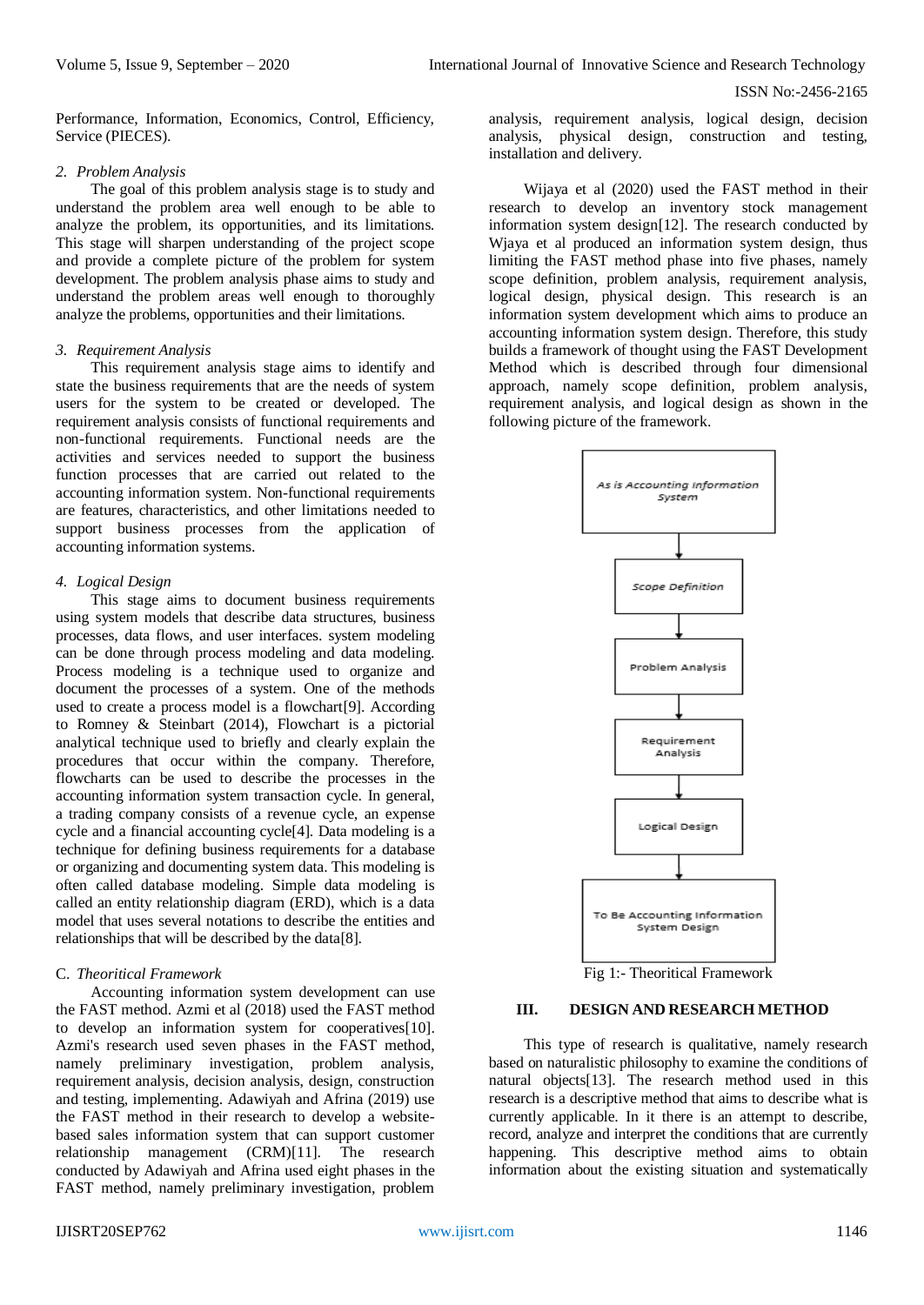describe the facts or characteristics in an actual and accurate manner [14].

This research is the development of accounting information system at Ezyuwiz micro business, so the descriptive method of this research aims to describe the accounting information system currently applied actually based on the FAST method. In-depth interviews and observations were conducted to describe the concept of developing an accounting information system consisting of dimensions of scope definition, problem analysis, needs analysis and logical design.

## **IV. RESULTS AND DISCUSSION**

#### A. *Results*

#### *1. Scope Definition*

At this stage, information is collected which will be examined at the level of the feasibility and scope of the information system development by using the framework of Performance, Information, Economics, Control, Efficiency, Service (PIECES). The performance of the accounting information system currently implemented by the Ezyuwiz micro business, to produce the desired output information, still takes a long time because it involves non-integrated applications to record entry or expense transactions. The quality of information generated from the accounting information system currently implemented by the Ezyuwiz micro business is inaccurate, untimely and incomplete. Based on the results of interviews with the owner of the Ezyuwiz micro business, the current accounting information system has not provided significant economic benefits because the information presented is limited, particularly regarding purchases and sales. This results in less than optimal in making the right decision to minimize costs in purchase transactions or optimize profit in sales transactions. The accounting information system implemented does not yet have control or control over user authorization so that users can access information that is not under their authority, for example, users who are in charge of recording purchase transactions should not be able to access transactions related to sales. The work carried out on the accounting information system that is implemented is still inefficient because the recording of detailed transactions of expenses and purchases is still carried out using a separate and not integrated application so that it requires repetitive work, for example the user records a journal manually in a Teman Bisnis<br>annlication then records transaction details in application, then records transaction details MicrosoftExcel application. The accounting information system currently implemented does not yet provide the services that users need, including managing vendor, customer, and product master data. In addition, there is still no cost and profit per product analysis report.

## *2. Problem Analysis*

Based on the scope definition phase referring to the PIECES framework, a decision was made that the accounting information system currently applied by the Ezyuwiz microbusiness needs to be developed because several potential problems were identified. The identified problems are then analyzed for causes, effects and solutions which are expected to be handled by the information system that will be developed. The details of the problem analysis are described in the table as follows.

| N <sub>0</sub> | <b>Problem Identification</b>                          | <b>Cause and Effect Analysis</b>                                     |
|----------------|--------------------------------------------------------|----------------------------------------------------------------------|
|                | Accounting information system performance takes a      | Accounting information systems currently in use involve many         |
|                | long time                                              | applications that are not integrated with each other.                |
|                |                                                        |                                                                      |
| $\overline{2}$ | The information displayed is inaccurate, untimely      | The information proposed is potentially inaccurate because           |
|                | and incomplete                                         | there is data that is entered manually, which carries a high risk    |
|                |                                                        | of human error. The information displayed is not real time. In       |
|                |                                                        | addition, there is a need for information that is not yet available, |
|                |                                                        | for example, cost and profit analysis reports, detailed sales        |
|                |                                                        | reports and detailed purchase reports.                               |
| 3              | The accounting information system currently            | The information presented is limited, especially information         |
|                | implemented has not provided optimal economic          | relating to buying and selling transactions, so that the right       |
|                | benefits in terms of cost efficiency                   | decision making is less than optimal, especially related to cost     |
|                |                                                        | efficiency in purchasing and optimization of profit on sales. For    |
|                |                                                        | example, there is no cost and profit analysis report per product.    |
| 4              | Controls on the accounting information system that     | There is no security control system for user id authorization on     |
|                | are currently implemented are still less than optimal. | the information system currently in use so that each user can        |
|                |                                                        | access transactions that are not their access rights.                |
| 5              | Less efficient process                                 | There is no security control system for user id authorization on     |
|                |                                                        | the information system currently in use so that each user can        |
|                |                                                        | access transactions that are not their access rights.                |
| 6              | The services of the currently implemented              | There are services that are not yet available in the currently       |
|                | accounting information system. not complete.           | implemented accounting information system. For example,              |
|                |                                                        | managing vendor, customer and product master data.                   |

Table 1:- Problem Analysis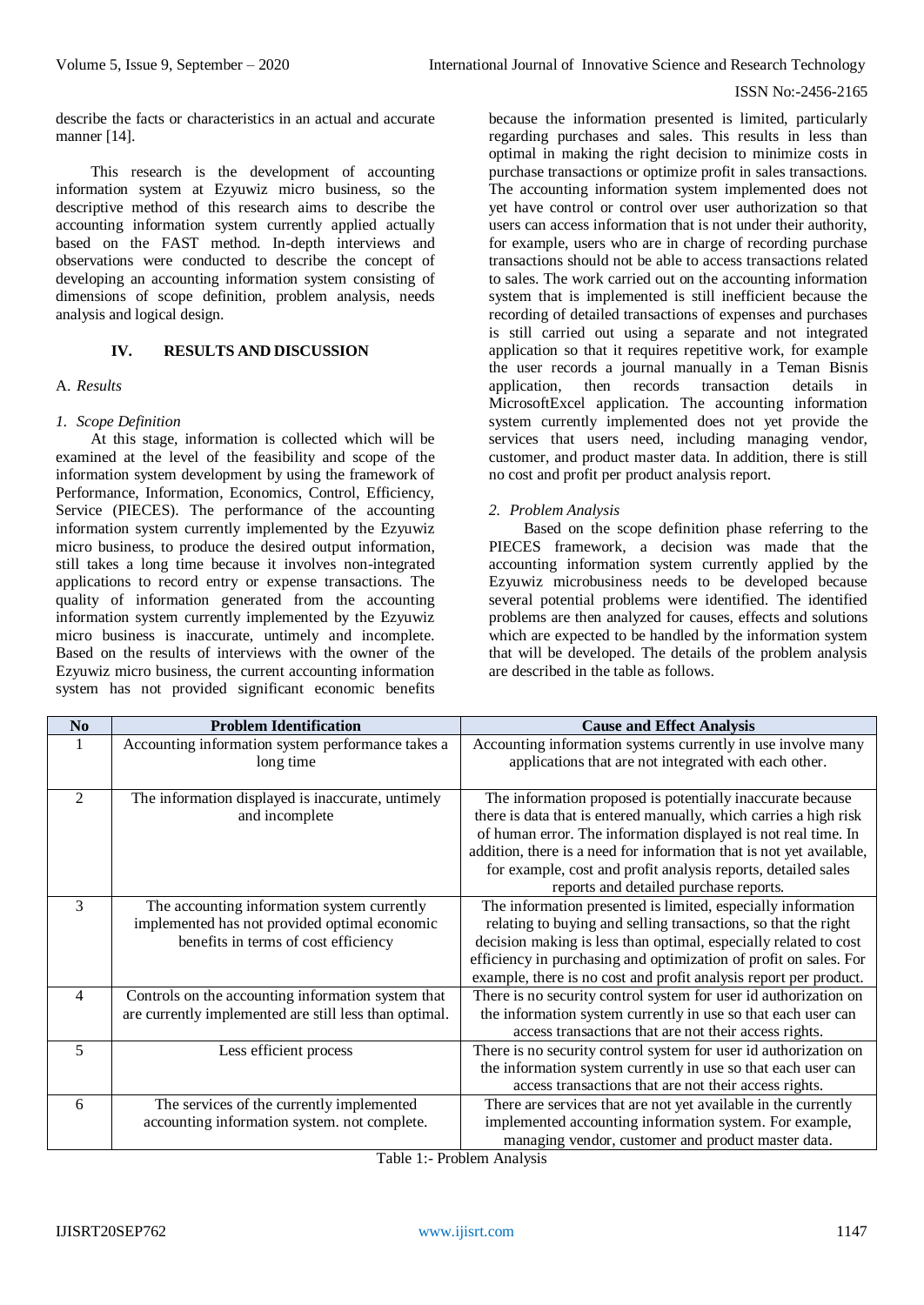#### *3. Requirement Analysis*

Based on the results of interviews and observations, it was found that the functional requirements of the accounting information system implemented by Ezywiz include an integrated accounting information system, additional features and services. Meanwhile, the non-functional requirements that were found were controlling the accounting information system security.

#### *4. Logical Design*

Based on the results of observations and interviews, the process at Ezyuwiz involved with the accounting information system consists of the expenditure cycle, the entry cycle and the financial accounting cycle.

The current discharge cycle is depicted in the following figure.



Fig 2:-*As is a flowchart of the Current Purchasing Process*

The current sales process is depicted in the following figure.



Fig 3:- As is a flowchart of the Current Sales Process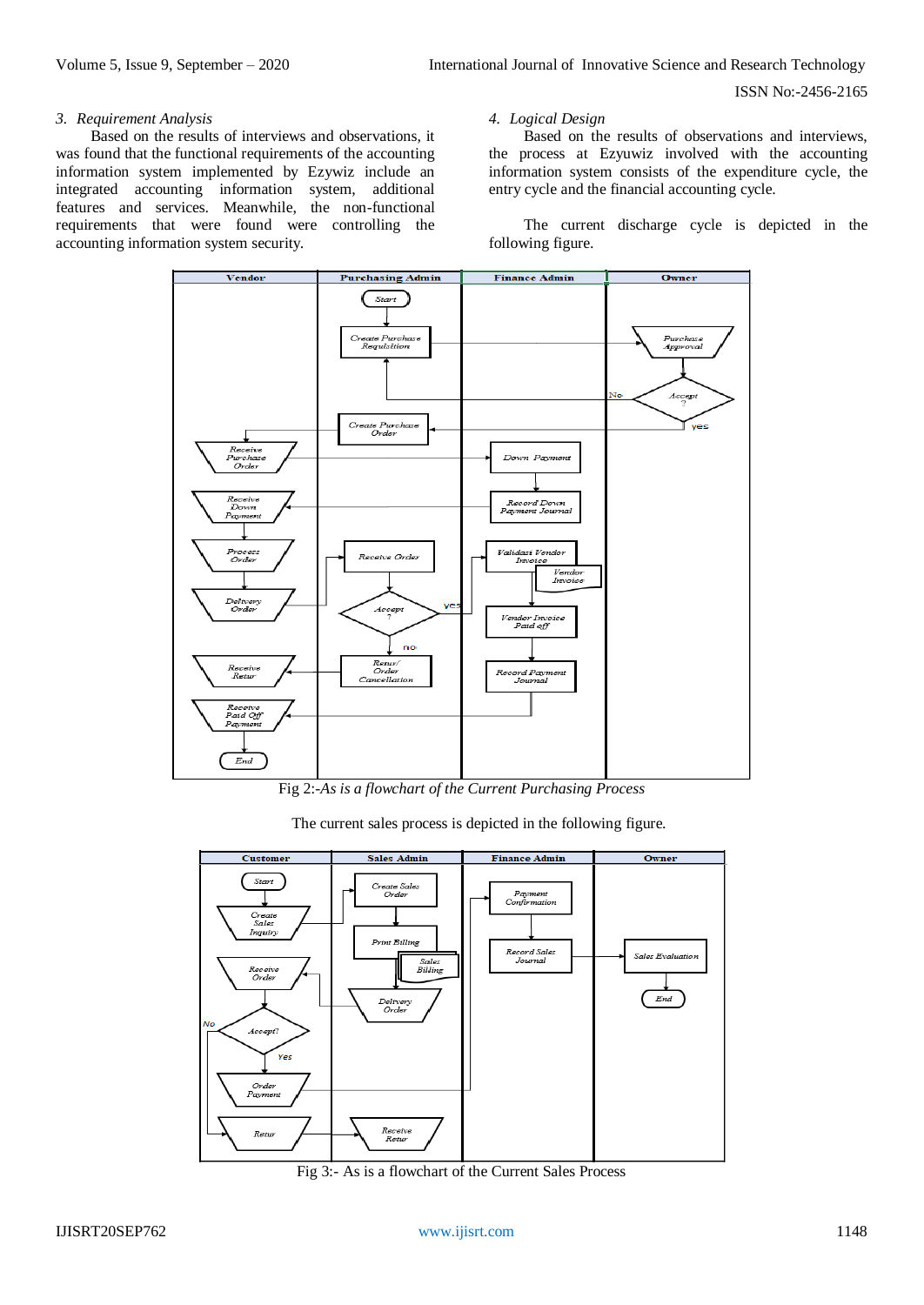The current financial accounting manual journal process is depicted in the following figure.



Fig 4:- *As is a flowchart of the Current Manual Journaling Process*

#### B. *Discussion*

## *1. Scope Definition*

Based on the results of the analysis on the scope definition dimensions using a feasibility assessment framework based on performance, information, economy, control, efficiency and service (PIECES). The results identified several problems including: (1) Accounting information system performance takes a long time; (2) The information generated by the accounting information system is inaccurate, untimely, and incomplete; (3) Economic benefits are not optimal; (4) Inadequate controls; (5) Less efficient process; (6) Incomplete services.

## *2. Problem Analysis*

The identified problems in the scope definition dimension are then further analyzed in the problem analysis dimension to determine the causes and consequences of the problem. Accounting information system performance is measured from the performance of the information system to produce output, namely accounting information. System performance takes a long time because to produce information output involves several applications that are not integrated with each other so that the work done by system users is less efficient. Based on the results of interviews and observations, currently business owners have not found the most appropriate application to implement an integrated accounting information system that can meet all the needs of Ezyuwiz micro businesses. The use of applications that are not integrated also has an impact on the resulting information being less accurate and not on time because system users do work that is done manually and less efficiently, thus increasing the risk of human error.

## *3. Requirement Analysis*

Needs analysis analyzes functional and non-functional requirements that have not been met in the accounting information system currently applied. Based on observations and interviews with users, it is known that there are services that are not yet available in the accounting information

system currently implemented, namely purchase transaction reports, sales transaction reports and cost and profit analysis reports. These services need to be equipped to meet user needs regarding the completeness of accounting information and optimize the economic benefits of implementing an accounting information system because reports of purchase transactions, sales transactions, cost and profit analysis are indispensable information for making the right decisions in order to minimize costs in purchasing transactions. or optimize profit in sales transactions. In addition, there are currently no adequate internal controls on the accounting information system in use. The owner of the Ezyuwiz micro business is fully controlled by monitoring every transaction that occurs. Even though until now there has been no fatal risk exposure such as loss of assets, fraud in recording financial transactions, and so on, internal controls are very important to be implemented in accounting information systems, for example applying user authorization when logging into the application so that users can access transactions accordingly. with access rights. In addition, internal controls also impose appropriate standard operating procedures and optimize transactions that are carried out automatically so as to minimize transactions that are manually inputted by users that have the potential to cause risk exposure.

# *4. Logical Design*

Based on the results of the analysis of the scope definition dimensions, problem analysis, and requirements analysis, it is necessary to design a logical design of the accounting information system to be applied. Logical design can be described by process modeling and data modeling, which are as follows.

## *a) Process Modelling*

Process modeling is a systems modeling technique that describes the relationship between the system and the business processes being carried out. Flowcharts can be used to explain the processes that occur in the application of information systems. Flowcharts focus on the user's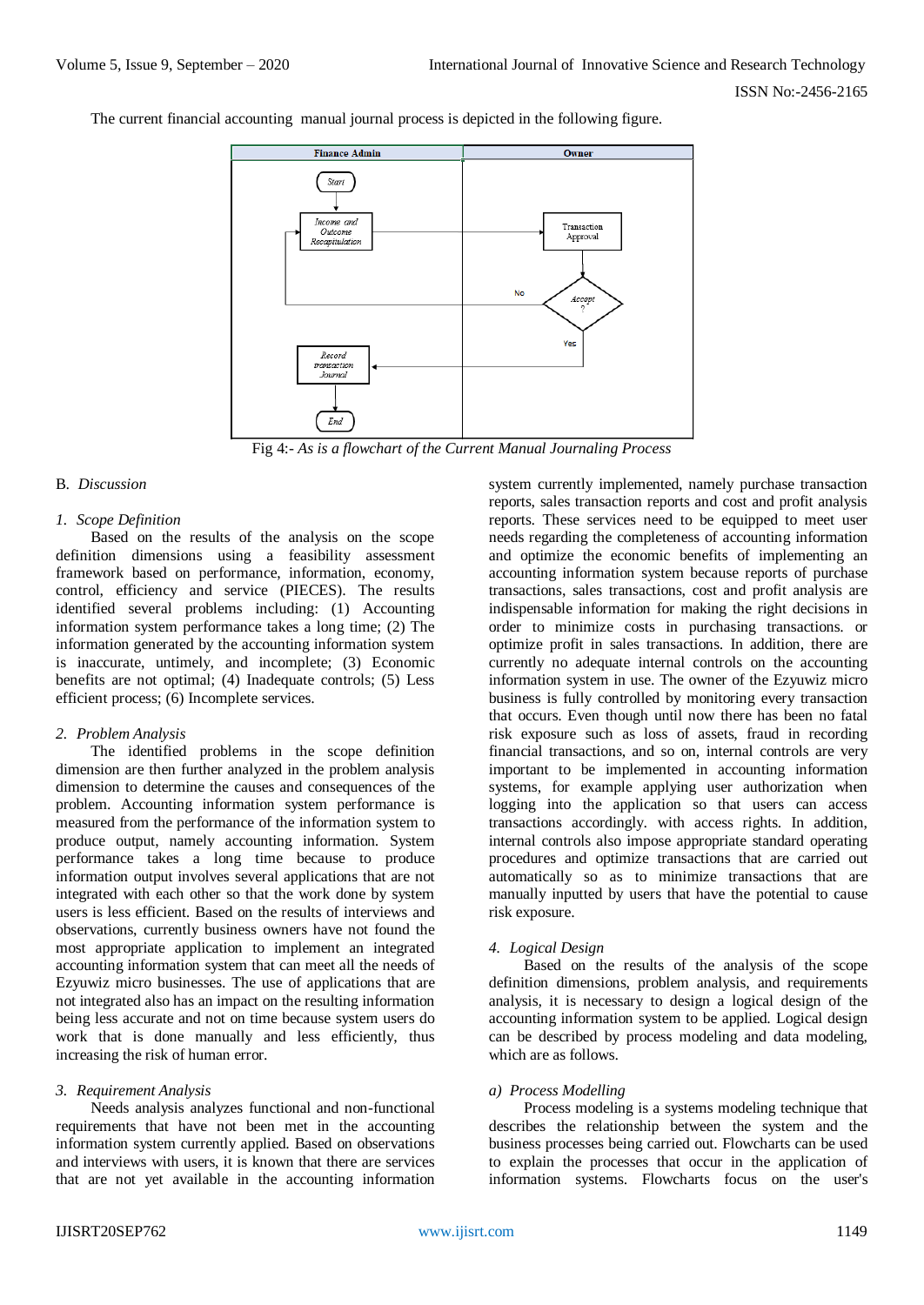workflow with the system. The recommended process modeling is based on three accounting information system transaction cycles, namely the expenditure cycle, the revenue cycle and the financial accounting cycle.

The expenditure cycle focus on the purchase process which is depicted in the following figure.



Fig 5:- To Be Purchase Process

The revenue cycle focus on the sales process are illustrated in the following figure.



Fig 6:- To Be Sales Process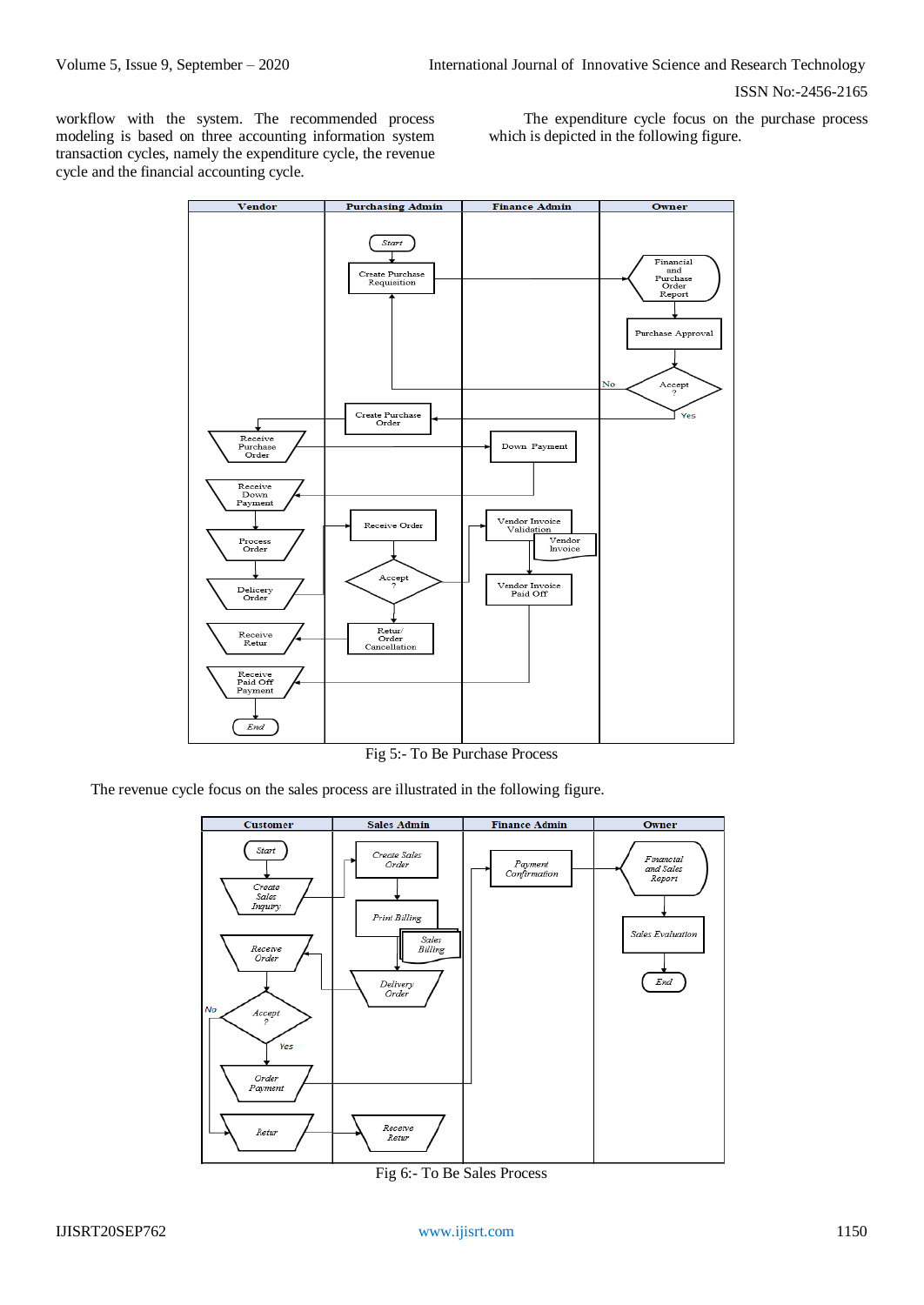The financial accounting manual journal process are depicted in the following figure.



Fig 7:- To be flowchart of Manual Journaling Process

#### *b) Data Modelling*

Data modeling used in this research is entity relationship diagram (ERD). Making ERD will be implemented as a database of the accounting information system that Ezyuwiz will implement. Data is stored by entity. Then each entity is identified more specifically in attributes. The proposed entities consist of purchase orders, vendor

invoices, sales orders, goods movements, accounting documents, material master data, vendor master data, customer master data.

The relationship between entities can simply be seen in the Entity Relationship Diagram Model image as follows.



Fig 8:- Entity Relationship Diagram Model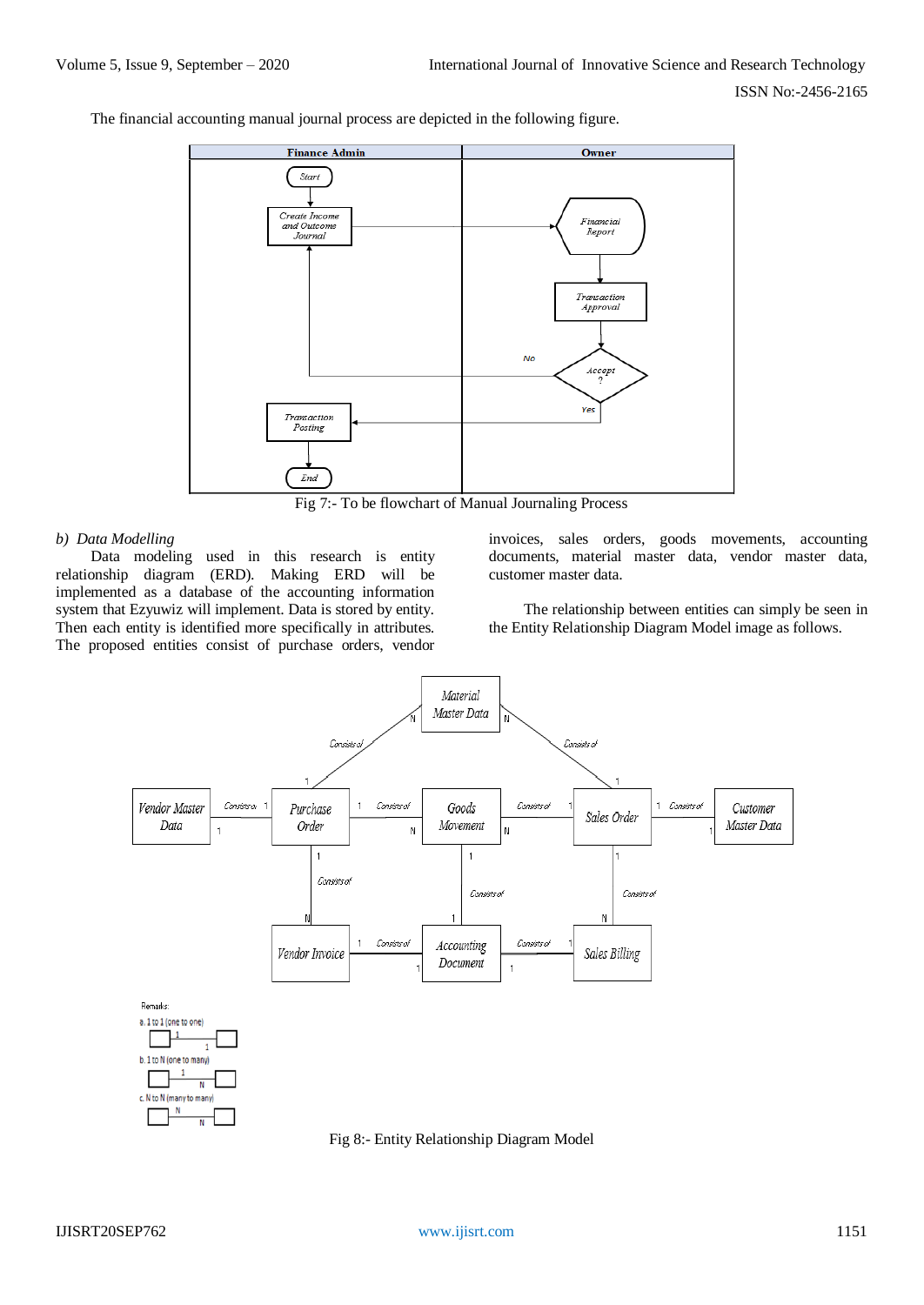## **V. CONCLUSION AND SUGESTION**

## A. *Conslusion*

The development of accounting information systems at Ezyuwiz micro-businesses uses the framework for the application of systems thinking (FAST) method which is described into the dimensions of scope definition, problem analysis, needs analysis, and logical design, which is as follows.

## *1. Scope Definition*

The definition of the feasibility assessment of the accounting information system framework is a performance, information, economic, control, efficiency, and economic framework. The results identified several problems, including sub-optimal performance, inefficient business processes, inaccurate and inaccurate information, inadequate economic benefits, inadequate control, and services.

## *2. Problem Analysis*

The problems identified in the scope definition are generally caused by the application of a non-integrated accounting information system. Besides, the applications currently used also do not provide complete services according to user needs and there is no adequate control.

## *3. Requirement Analysis*

The requirement analysis describes the needs of users of the accounting information system, namely the need for cost and profit analysis reports, management of product master data, suppliers and customers, and the application of adequate security controls.

# *4. Logical Design*

The process modeling design shows that after developing an accounting information system, the process that was originally carried out repeatedly in separate and non-integrated applications, later the process will only be carried out in one integrated accounting information system application so that accounting transactions are carried out more efficiently and the resulting information becomes real. time. The data modeling design also shows that the entities from the database that need to be made on the proposed integrated accounting information system to store complete information according to user needs, including purchase orders, vendor invoices, sales orders, sales billing, goods movement, accounting documents, material master data, vendor master data, customer master data.

## B. *Sugestion*

Ezyuwiz micro business should develop an accounting information system by implementing an integrated software application so that purchase transactions, sales transactions and accounting transactions can be carried out more efficiently and in real time in one application. In addition, the application being developed needs to be equipped with a cost and profit analysis report, management of master product data, customers and suppliers, as well as adequate user security controls.

This research is limited to the logical design phase because it aims to produce an accounting information system design. The next research is suggested to be able to continue the system development phase to realize the proposed accounting information system design.

#### **REFERENCES**

- [1]. A. Esmeray, "International Review of Management and Marketing The Impact of Accounting Information Systems on Firm PerfMndzebele, N. (2012). The usage of Accounting Information Systems for Effective Internal Controls in the Hotels. International Journal of Advanced Co," *Int. Rev. Manag. Mark.*, vol. 6, no. 2, pp. 233–236, 2016.
- [2]. O. Marpaung and H. Setiyawati, "The Effect of Competence of Human Resources, Utilization of Information Technology and Implementation of Good Corporate Governance Principles to Quality of Financial Statements (Survey on Conventional Rural Banks in Indonesia)," *Int. J. Bus. Manag. Invent.*, vol. 8, no. 3, pp. 64–73, 2019, [Online]. Available: http://www.ijbmi.org/papers/Vol(8)3/Series-3/G0803036473.pdf.
- [3]. A. Güney, "Role of Technology in Accounting and Eaccounting," *Procedia - Soc. Behav. Sci.*, vol. 152, pp. 852–855, 2014, doi: 10.1016/j.sbspro.2014.09.333.
- [4]. A. Susanto, *Sistem Informasi Akuntansi*, Edisi Perd. Bandung: Lingga Jaya, 2017.
- [5]. T. A. Elsharif, "The Elements of Accounting Information Systems and the Impact of Their Use on the Relevance of Financial Information in Wahda Bank—Benghazi, Libya," *Open J. Bus. Manag.*, vol. 7, no. 3, pp. 1429–1450, 2019, doi: 10.4236/ojbm.2019.73098.
- [6]. R. Arsal and Fardinal, "The Effect Of Competence Of Human Resources And The Effectiveness Of Internal Audits On The Implementation Of Accounting Information Systems And Its Implications On The Quality Of Financial Reports," *EPRA Int. J. Res. Dev.*, vol. 4, no. 4, pp. 360–371, 2019, [Online]. Available: https://eprajournals.com/jpanel/upload/1001pm\_58.Ro sfiah Arsal-3228-1.pdf.
- [7]. P. H. D. S. Tudent, "The Current Role of Accounting Information Systems," *Theory Methodol. Pract.*, vol. 8, no. 1, pp. 91–95, 2012.
- [8]. J. L. Whitten and L. D. Bentley, *System Analysis & Design Methods*, Seventh Ed. Los Angeless: McGraw-Hill, 2007.
- [9]. M. B. Romney, P. J. Steinbart, J. M. Mula, R. McNamara, and T. Tonkin, *Accounting Information Systems*, 14th ed. Australia: Prentice Hall, 2014.
- [10]. M. Azmi, Y. Sonatha, E. Asri, Rasyidah, and D. S. Putra, "Implementing FAST Method on the Development of Object-Oriented Cooperative Information Systems," *JOIV Int. J. Informatics Vis.*, vol. 2, no. 4–2, p. 366, 2018, doi: 10.30630/joiv.2.4- 2.189.